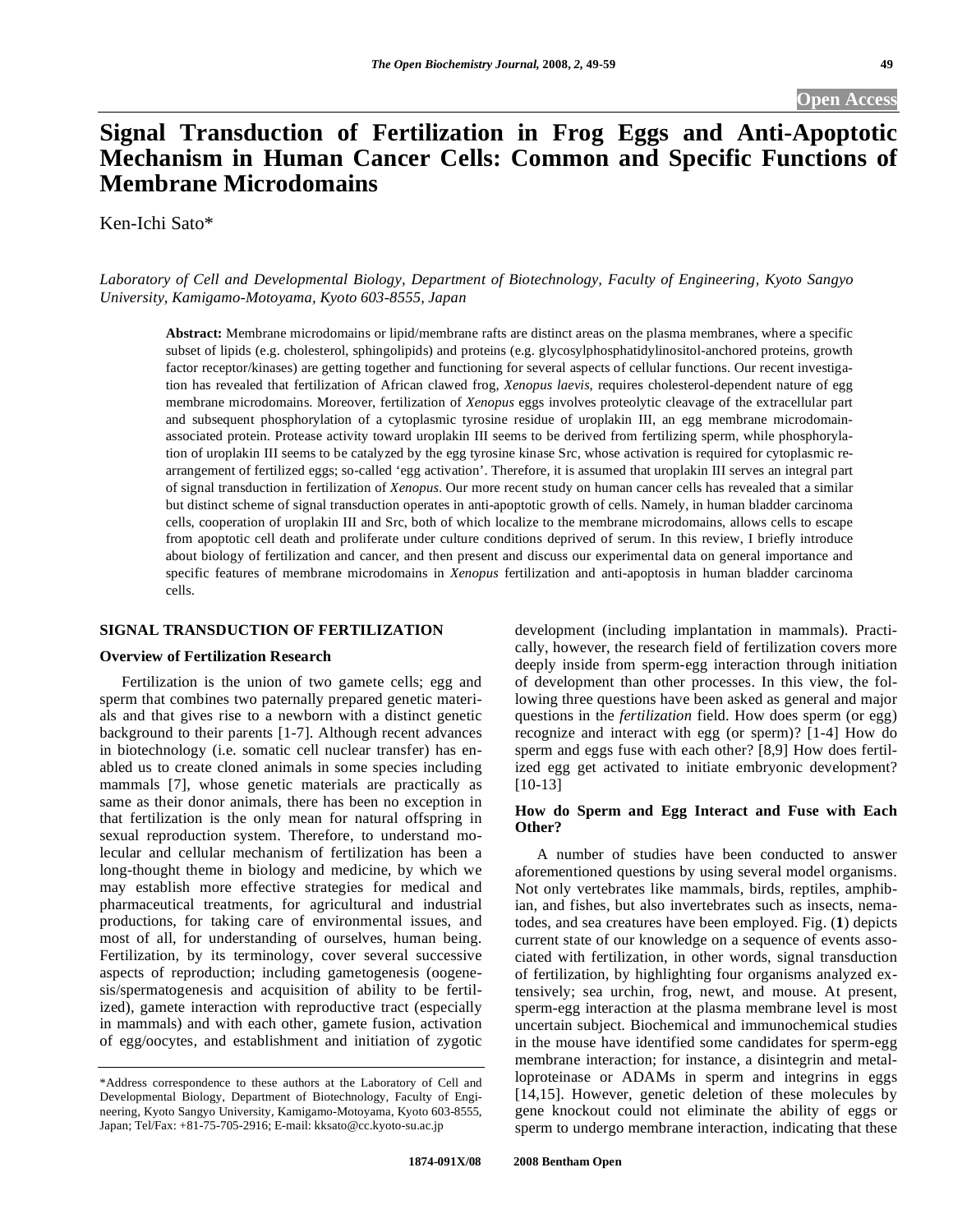molecules are not essential for this process [16-18]. Until now, no gene knockout experiments have succeeded in obtaining phenotype that sperm-egg interaction is impaired. On the other hand, the same experimental approach has identified two gene products, egg CD9 [19-21] and sperm Izumo [8,9,22], as essential components for sperm-egg membrane fusion in mouse. CD9 is a member of tetraspanin molecules that contain four transmembrane domains as well as two extracellular loops and two cytoplasmic sequences. It is also known that CD9 constitutes a protein complex with certain kinds of integrin, a cell adhesion protein, and serves as membrane organizer [23-27]. Recent reports have demonstrated that fragments of egg membranes containing CD9 are transferred to sperm surface, by which sperm may acquire the ability to fertilize egg [28]. It should also be noted that sperm surface also express functional integrin complexes that seem to be important for sperm-egg interaction and fusion [29]. Izumo processes an immunoglobulin-like domain in its extracellular sequence [22], which has been implicated in molecular interaction in several other immunoglobulinlike domain-containing proteins. Both CD9 and Izumo proteins, however, do not possess intrinsic activity for membrane fusion like SNARE complex. Therefore, it seems that these two proteins act to orchestrates structural assembly and/or function of membrane-associated molecules directly involved in fusion process.

#### **Membrane Events Leading to Egg Activation at Fertilization**

 Gene knockout approach is not yet available in other species presented in Fig. (**1**). Instead, much larger number as

Sea invertebrates vertebrates

well as size (or volume) of eggs that can be obtained from one animal has enabled researchers to conduct more detailed biochemical and cell biological experiments. It is noteworthy that adult, female mouse would give us  $\sim$ 10 eggs with a diameter of  $\sim$ 200 µm per ovulation, while adult, female frog would give us  $\sim$ 1000 eggs with a diameter of  $\sim$ 1300 µm per ovulation. In sea urchin, sperm post-acrosomal protein bindin [30] and egg EBR1 [31,32] have been identified and characterized as components for species-specific interaction of gametes at the egg vitelline membrane level, although its relationship to gamete fusion and egg activation is unclear. In *Xenopus*, a sperm protein containing disintegrin sequence, named xMDC16 [33,34], has been suggested to be a component to interact with and activate egg. Synthetic peptides containing disintegrin motifs, such as Lys-Thr-Cys [34], which is present in the xMDC molecule, and Arg-Gly-Asp [35], which has not yet been identified in any of *Xenopus* sperm proteins, has been shown to activate *Xenopus* eggs, suggesting the presence of functional integrin(s) on egg surface. Several types of integrin (heterodimer of  $\alpha$  and  $\beta$ subunits) have been identified in *Xenopus* [36]; however, their involvement in sperm-egg interaction and egg activation has not yet been demonstrated. Another candidate mechanism for sperm-egg interaction in *Xenopus* involves proteolysis [37]. External application of protease such as cathepsin B promotes egg activation in *Xenopus*, suggesting that sperm-derived cathepsin B-like protease, if present, is involved in gamete interaction and egg activation. In support with this, specific inhibitors for cathepsin B inhibits not only cathepsin B-induced egg activation but also sperm-induced egg activation. As a candidate for protease substrate on the

| Sea urchin                  | Frog (Xenopus)                    | Newt (Cynops)<br>Mammals (Mouse)                        |  |
|-----------------------------|-----------------------------------|---------------------------------------------------------|--|
|                             |                                   |                                                         |  |
| Sperm (bindin)              | Sperm (protease/disintegrin)      | Sperm (citrate synthase)<br>Sperm (PLCζ)                |  |
|                             |                                   |                                                         |  |
| Receptor (EBR1)?<br>Fusion? | Receptor (UPIII, GM1)?<br>Fusion? | Receptor?<br>Receptor?<br>Fusion?<br>Fusion (Izumo/CD9) |  |
|                             |                                   |                                                         |  |
| <b>Src</b>                  | <b>Src</b>                        | Src?<br>S <sub>iff</sub> , Fyn?                         |  |
|                             |                                   |                                                         |  |
| PLC <sub>Y</sub>            | PLC <sub>Y</sub>                  | PLC?<br>$PLC\zeta$                                      |  |
|                             |                                   |                                                         |  |
| IP <sub>3</sub>             | IP <sub>3</sub>                   | IP <sub>3</sub><br>IP <sub>3</sub>                      |  |
|                             |                                   |                                                         |  |
| $Ca^{2+} \uparrow$          | $Ca^{2+} \uparrow$                | $Ca2+ \uparrow$<br>$Ca^{2+} \uparrow$                   |  |

mouse. Shown schematically is sequence of events at fertilization in four model organisms (sea urchin as representative of sea invertebrates, frog and newt as representative of amphibian vertebrates, and mouse as representative of mammalian vertebrates). In all species, IP3 dependent mechanism is a dominant component of intracellular  $Ca^{2+}$  release (as highlighted in red), which is necessary for successful egg activation by sperm. In most species, molecular detail of sperm-egg membrane interaction and fusion is unknown and may be varied between species (as highlighted in green). Special note that genetic approach has identified sperm Izumo and egg CD9 as essential components for sperm-egg fusion. Egg cytoplasmic events connecting sperm-egg interaction/fusion and IP3-dependent  $Ca^{2+}$  release are semi-conserved among species and involve tyrosine kinase-dependent or -independent actions of PLCs (as highlighted in yellow).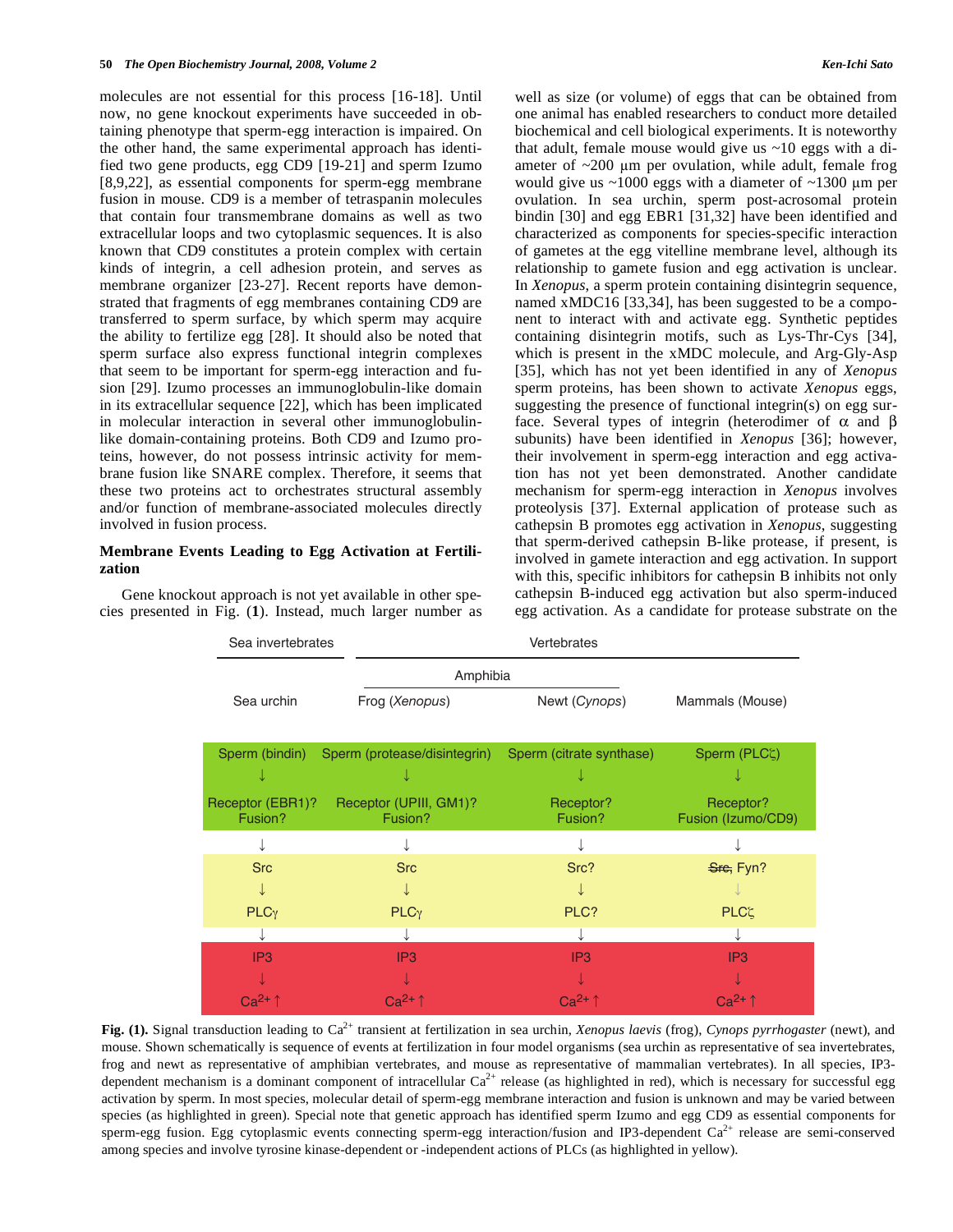egg surface, a single transmembrane protein uroplakin III has been identified [38, for detail see below]. One question arises as to whether such protease-substrate interaction is sufficient for cellular interaction done by egg and sperm. Association of uroplakin III with egg membrane microdomains and its possible functions in sperm-egg interaction and egg activation will be discussed later. Molecular detail of sperm-egg fusion in *Xenopus* is, as in case of sea urchin, not well understood. The fact that CD9, an egg molecule that is essential for sperm-egg fusion in the mouse, is also present in *Xenopus* eggs [39] would allow researchers to evaluate the function of this molecule in the near future. In summary, mechanisms of sperm-egg interaction and fusion seems to be quite different among model organisms and its understanding at molecular level awaits further investigation.

## **Mechanism of Ca2+ Transient at Fertilization**

 The term "egg activation" means a sum of biological events that culminates in activation of embryonic development. It includes resumption of the egg's cell cycle (from the metaphase of meiosis II in most mammals and amphibians), block to polyspermy, fusion of female and male nuclei, and synthesis of zygotic genome DNA [2,4,6,40]. Cytoplasmic events leading to egg activation have been analyzed extensively in many animal species, and it is well established that transient rise of intracellular  $Ca^{2+}$  concentration, in short  $Ca<sup>2+</sup>$  transient, plays a universal role in executing egg activation [2,4-6,41]. In other words, egg activation is dependent on the occurrence of  $Ca^{2+}$  transient. In support of this, artificial elevation of intracellular  $Ca^{2+}$  concentration can reproduce essentially all events of egg activation. Upstream events of  $Ca^{2+}$  transient are also conserved among species; at least in four organisms shown in Fig. (**1**), phospholipase Cdependent production of inositol 1,4,5-trisphosphate (IP3) act to trigger  $Ca^{2+}$  transient, which will initiate and propagate from the endoplasmic reticulum (Fig. **1**). Thus, it is interesting to note that, compared to diverse nature of membrane events of fertilization, cytoplasmic mechanism of fertilization are highly conserved among species. Phospholipase C (PLC) is a family of enzymes that comprises of six subspecies:  $\beta$ ,  $\delta$ ,  $\gamma$ ,  $\epsilon$ ,  $\eta$ , and  $\zeta$  [42,43]. Among them are PLC $\gamma$  and PLC $\zeta$ , whose involvement in sperm-induced IP3 production and  $Ca<sup>2+</sup>$  transient has been demonstrated. In sea urchin and *Xenopus*, tyrosine phosphorylation of PLC, which is catalyzed by Src family tyrosine kinases, is reported to be important for egg activation  $[12,44]$ . Src-PLC $\gamma$  pathway is well known to operate in several somatic cell systems such as Tand B-lymphocytes, where cell surface receptors activate this pathway in response to binding to antigenic ligands [45-47]. In analogy of this, it is believed that sea urchin and *Xenopus* may utilize sperm-egg membrane interaction to promote signal transduction pathways leading to egg activation, as discussed in detail later. On the other hand, in the mouse, sperm-derived PLC $\zeta$  has been shown to be involved in initiating egg activation [13,48-51]. In this case, sperm-egg fusion, which allows sperm to deliver its constituents: not only genetic materials but also other components including PLC, seems to be a critical for initiating egg activation. Thus, upstream events of IP3 production and  $Ca<sup>2+</sup>$  transient are semiconservative among species, in which sperm-egg membrane interaction or fusion acts as an initiator of signal transduction pathways leading to activation of PLCs (Fig. **1**). It should be

noted that, in the newt *Cynops pyrrhogaster*, another mechanism of  $Ca^{2+}$  transient has been show to operate. It involves sperm-egg membrane fusion and introduction of spermderived citrate synthase (Fig. **1**) [52]. Molecular mechanism by which citrate synthase induces  $Ca^{2+}$  transient (tyrosine kinase? PLC? IP3?) remains to be clarified.

## **MEMBRANE MICRODOMAINS AND FERTILIZA-TION SIGNALING IN** *XENOPUS*

#### **Overview of Membrane Microdomains or "Rafts"**

 The term "membrane microdomains" or "membrane/lipid rafts" denotes a distinct area or micro-segment on the plasma membranes, where a specific subset of proteins and membrane lipids are getting together and working for certain cellular functions [53-59]. It is sometimes called as "cavelolae microdomains" or more simply "caveolae", when it involves invaginated membrane structures containing caveolin, a membrane-spanning protein [56]. With experimental basis, membrane microdomains are also called as "detergentinsoluble membrane (DIM)" or "detergent-resistant membranes (DRM)" [53,57,58]. Such detergent-insoluble or resistant nature of membrane microdomains is due to an enrichment of cholesterol and saturated fatty acids that constitute liquid-ordered membranes. Conventional preparation of membrane microdomains involves extraction of cell samples with Triton-X-100 (or other non-ionic detergents)-containing buffer at low temperature, followed by fractionation of the extracts with discontinuous sucrose gradient ultracentrifugation (Fig. **2A**). The resulting fractions containing lowdensity, detergent-insoluble materials are collected as membrane microdomains. For further details of technical issues and merits of focused approach on egg membrane microdomains in fertilization study, please refer to other literatures [60,61].

## **Characterization of Membrane Microdomains of Xenopus Eggs**

 As discussed earlier, quality amounts of eggs in *Xenopus* system has allowed us to perform biochemical characterization of signal transduction pathways leading to egg activation at fertilization. Earlier works in our laboratory have demonstrated that sequential activation of tyrosine kinase Src and PLC $\gamma$  are required for IP3 production and Ca<sup>2+</sup> transient in fertilized *Xenopus* eggs [62-65]. Subsequent studies focusing on egg membrane microdomains have demonstrated the following: Conventional preparation of membrane microdomains (see above) has allowed us to obtain lowdensity, detergent-insoluble membrane fractions that are enriched in cholesterol, ganglioside GM1, and cytoplasmic tyrosine kinase Src [39], all of which are known membrane microdomain markers in many types of mammalian somatic cells. Fertilization promotes a rapid activation of membrane microdomain-associated Src, as judged by immunoblotting with use of phospho-tyrosine 416-specific antibody that recognizes activated Src molecules [39]. Fertilization also promotes a transient recruitment of  $PLC\gamma$  to membrane microdomains, by which it is tyrosine-phosphorylated and activated by Src  $[65,66]$ . Application of methyl- $\beta$ -cyclodextrin, a cholesterol-binding substance that disrupts organization of membrane microdomains, abolishes the activation of Src and subsequent egg activation events in fertilized eggs. Importantly, localization of Src and PLC $\gamma$  to membrane microdo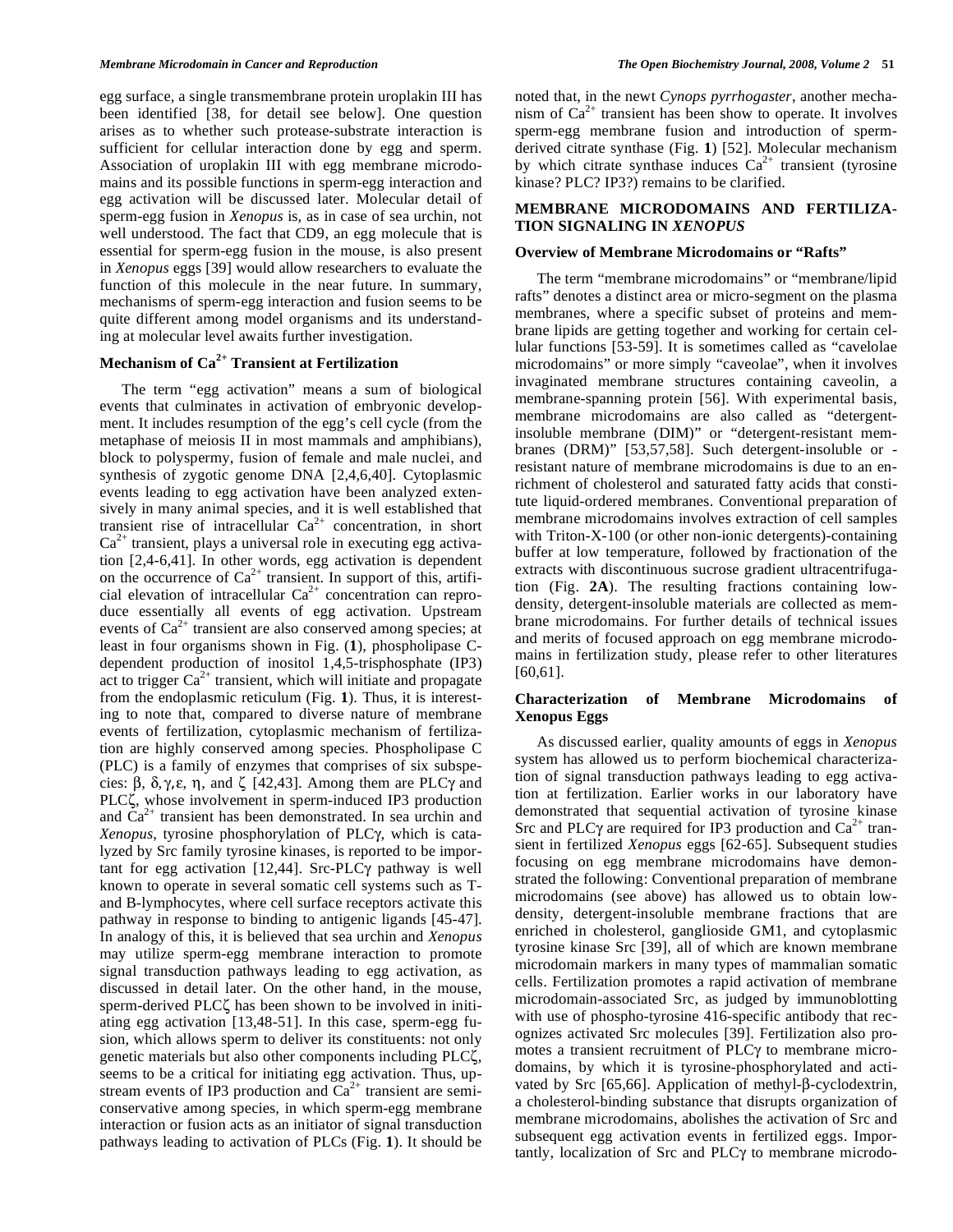mains is distorted methyl- $\beta$ -cyclodextrin-treated eggs [39,66]. These results focusing on *in vivo* situations of membrane microdomains (Fig. **2A**) suggest that at least the cytoplasmic face of egg membrane microdomains acts as a structural platform for Src-dependent egg activation signaling at fertilization. Our next experiments evaluating function of extracellular face of egg membrane microdomains have demonstrated the following:

## **Focused Proteomics on Xenopus Egg Membrane Microdomains**

 Egg membrane microdomains isolated from unfertilized eggs have been shown to contain functional Src protein. Surprisingly, addition of sperm to this membrane microdomain preparation promotes activation of Src *in vitro* [66], indicating that sperm-interacting machinery, if any, may be functionally preserved in this preparation and that it could be useful for *in vitro* reconstitution of sperm-egg membrane interaction and subsequent signal transduction. With these assumptions, we have performed several biochemical and cell biological experiments examining the ability of isolated membrane microdomains to reproduce fertilization events. In combination with cell-free extracts prepared form unfertilized *Xenopus* eggs (so-called cytostatic factor-arrested or CSF extract), sperm-treated membrane microdomain could reproduce  $Ca^{2+}$  transient and subsequent egg activation processes that include resumption of meiotic cell cycle (as judged by the occurrence of morphological change of added sperm nuclei) and dephosphorylation of mitogen-activated protein kinase, an abundant protein serine/threonine kinase that regulates cell cycle of unfertilized eggs and early embryos in *Xenopus* [60,66]. Importantly, pharmacological inhibition or immunochemical depletion of Src or PLCy shows an inhibitory effect on all of these reconstituted fertilization events. Thus, membrane microdomains prepared from *Xenopus* eggs have allowed us to perform to some extent *in vitro* reconstitution of signaling events at fertilization (Fig. **2A**).

#### **Uroplakin III, a Novel Component of Fertilization**

 Focused proteomics approach on egg membrane microdomains has also gained a new insight for signal transduction at fertilization. Immunoblotting of egg membrane microdomain fractions with anti-phosphotyrosine antibody has demonstrated that a 30-kDa protein becomes tyrosinephosphorylated in fertilized eggs (5 min after insemination). Mass spectrometry analysis has demonstrated that it is uroplakin III (UPIII) [67]. UPIII is a member of uroplakin family that consists of four members: UPIa and UPIb, both of which are tetraspanin molecules, and UPII and UPIII, both of which are single-transmembrane proteins [68,69]. UP family proteins are originally identified in bladder and kidney tissues of mammals. They have been implicated in organizing rigid nature of apical surface of urothelial membrane structures, which involves urothelial plaque containing UPIa/UPII and UPIb/UPIII heterogeneous protein complexes. In addition, UP family proteins have been implicated in urinary bladder carcinomas, and some renal and infectious diseases [69-73]. Before our discovery of UPIII in *Xenopus* eggs, however, no information has been available as to the function of UP family proteins in reproduction and early development. Molecular identification of UPIII as a predominantly tyrosine-phosphorylated protein in the membrane microdomains of fertilized eggs has led us to investigate its physiological importance of this protein. Several biochemical and molecular biological studies have demonstrated the following:

#### **Signal Transduction Involving Uroplakin III and Src in Xenopus Fertilization**

 UPIII localizes predominantly to the egg membrane microdomains before and after fertilization [67]. Exposure of the amino-terminal domain of UPIII on the egg surface has been confirmed by the fact that UPIII is effectively labeled by surface biotinylation of unfertilized *Xenopus* eggs [67]. The fact that fertilization promotes phosphorylation of UPIII on tyrosine-249, which locates in the cytoplasmic sequence of this protein (as determined by de novo sequencing with mass spectrometry), suggests that the egg cytoplasmic tyrosine kinase Src, which is also concentrated in membrane microdomains and activated upon fertilization (see above), catalyzes this phosphorylation. In support with this, a pharmacological Src inhibitor PP2 abolishes tyrosine phosphorylation of UPIII. Another supporting evidence is that coexpression of UPIII and Src in 293 human embryonic kidney cells results in effective tyrosine phosphorylation of UPIII [67,74]. Although physiological role of phosphorylation of the UPIII tyrosine-249 is currently unknown, it could be a specific binding site for certain phosphotyrosine-binding protein(s). One interesting candidate is PLC $\gamma$ , which is recruited to membrane microdomains in fertilized eggs (see above), because this protein contains two Src homology 2 domains that can bind to certain phosphotyrosine-containing sequence. On the other hand, physiological importance of the extracellular domain of UPIII has been suggested by the fact that a specific antibody against the extracellular domain of UPIII shows an inhibitory effect on fertilization in a dosedependent manner [67]. The results obtained with anti-UPIII antibody suggest that the extracellular domain of UPIII is required for sperm-egg interaction and/or fusion at fertilization.

#### **Uroplakin III is a Candidate Target for Sperm-Derived Protease**

 UPIII has been identified as a target of sperm-derived protease, which has an enzymatic property similar to cathepsin B and is essential for fertilization [38]. The antibody against the extracellular domain of UPIII seems to abolish the proteolytic action of sperm. A synthetic peptide that corresponds to a potential proteolytic site in UPIII (containing Gly-Arg-Arg sequence, a proteolytic motif for cathepsin B) has been shown to block proteolysis of UPIII by sperm protease *in vitro* and fertilization *in vivo* [38]. Although these results do not exclude the possibility that other cell surface molecules could also be an important substrate for spermderived protease, it is possible to surmise that UPIII is a part of protein complex for interacting with fertilizing sperm. In 293-cell expression system, UPIII requires UPIb for its proper localization to the membrane microdomains [72,74]. Co-expression of UPIb, UPIII and Src results in inactivation of Src, as judged by elimination of phosphorylation of tyrosine-416, as well as by decrease of tyrosine phosphorylation of other cellular proteins [74]. Thus, it is attractive to speculate that in the membrane microdomains of unfertilized eggs, UPIb/UPIII complex serves to negatively regulate Src and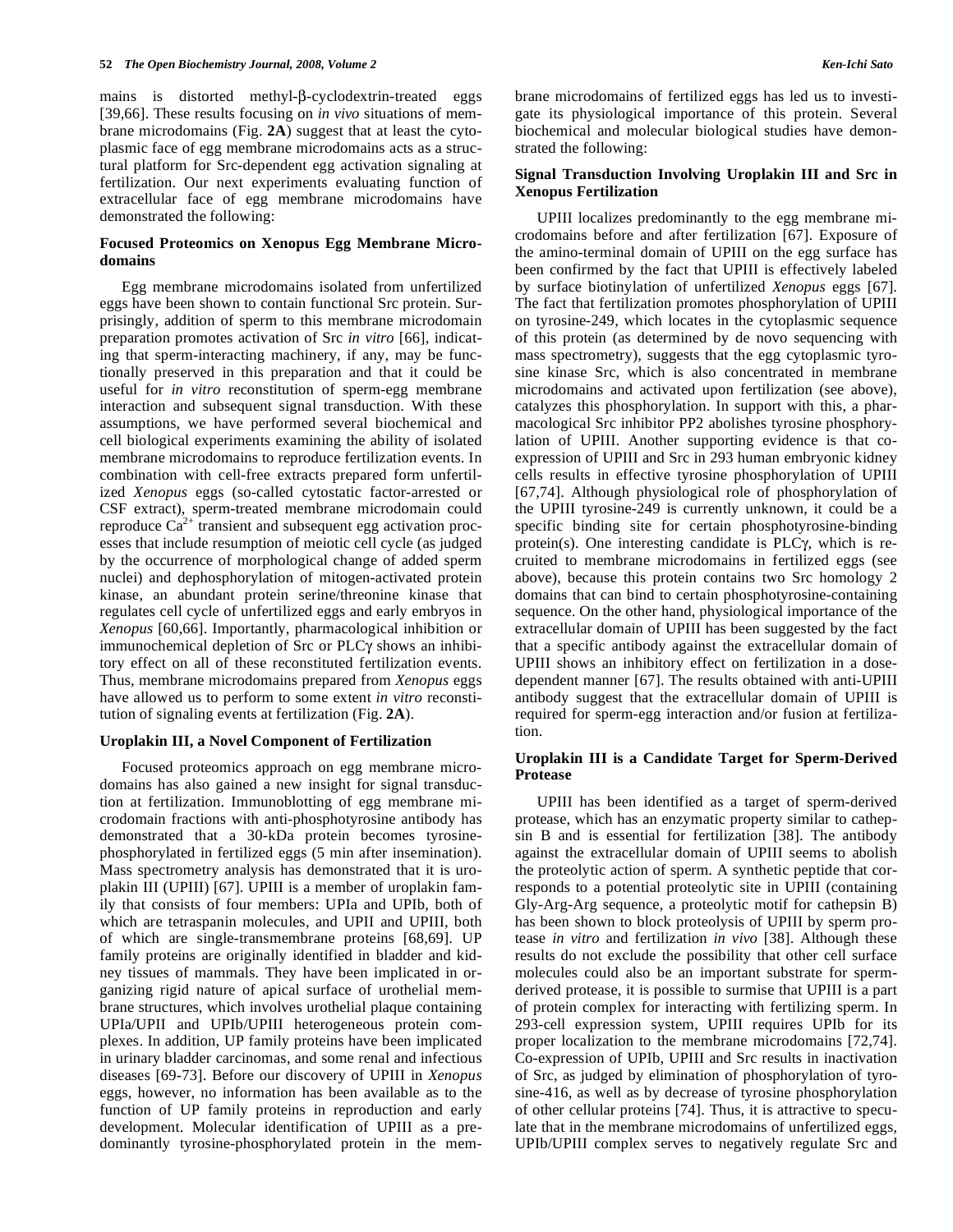

**Fig. (2).** Study of fertilization signaling focusing on structure and function of egg plasma membrane microdomains. (**A**) Schematic drawing of preparation of membrane microdomains from *Xenopus* eggs, which are unfertilized, fertilized, or artificially activated (parthenogenetically activated), and its utility in functional analysis. (**B**) Schematic diagram showing a series of events that operates during early phase of fertilization of *Xenopus* eggs. Sperm-induced egg activation may involve proteolytic cleavage of the egg membrane microdomain-associated uroplakin III, catalyzed by sperm-derived protease. Uroplakin III is in association with uroplakin Ib, a tetraspanin molecule that supports the localization of uroplakin III to membrane microdomains. The uroplakin III-uroplakin Ib complex is involved in negative regulation of cytoplasmic tyrosine kinase Src, and proteolytic cleavage of uroplakin III may lead to up-regulation of Src by unknown mechanism. Activated Src phosphorylates and activates PLC $\gamma$ , which in turn promotes IP3 production and  $Ca^{2+}$  transient. Src may also phosphorylate intact uroplakin III, although its physiological importance has not yet been demonstrated.

that upon fertilization, proteolytic cleavage of UPIII somehow releases the active form of Src inside the egg, thereby Src undergoes phosphorylation of important substrates such as UPIII and  $PLC\gamma$  (Fig. 2B).

#### **Future Directions of the Research**

 Focused proteomics approach on membrane microdomains has also been conducted in sea urchin egg and sperm, and mammalian sperm [75-80]. In particular, sperm membrane microdomains are under extensive investigation with a focus on the roles of glycosphingolipids and other carbohydrates [79,80]. Further study, in combination with molecular biological approach, will be necessary to evaluate the physiological function of membrane microdomains in fertilization. In this sense, relationship of membrane microdomains and sperm-egg fusion system in the mouse (i.e. CD9/Izumo system) will be of quite interest.

#### **ANTI-APOPTOTIC GROWTH OF CANCER CELLS**

#### **Overview of Biological Functions of Cancer Cells**

 Understanding of biological functions of cancer cells is of universal importance and prerequisite for establishing effective strategy for prevention, diagnosis, treatment and prognosis of cancer. Since our grasp of cancer as a result of aberrant action of several gene products that regulate normal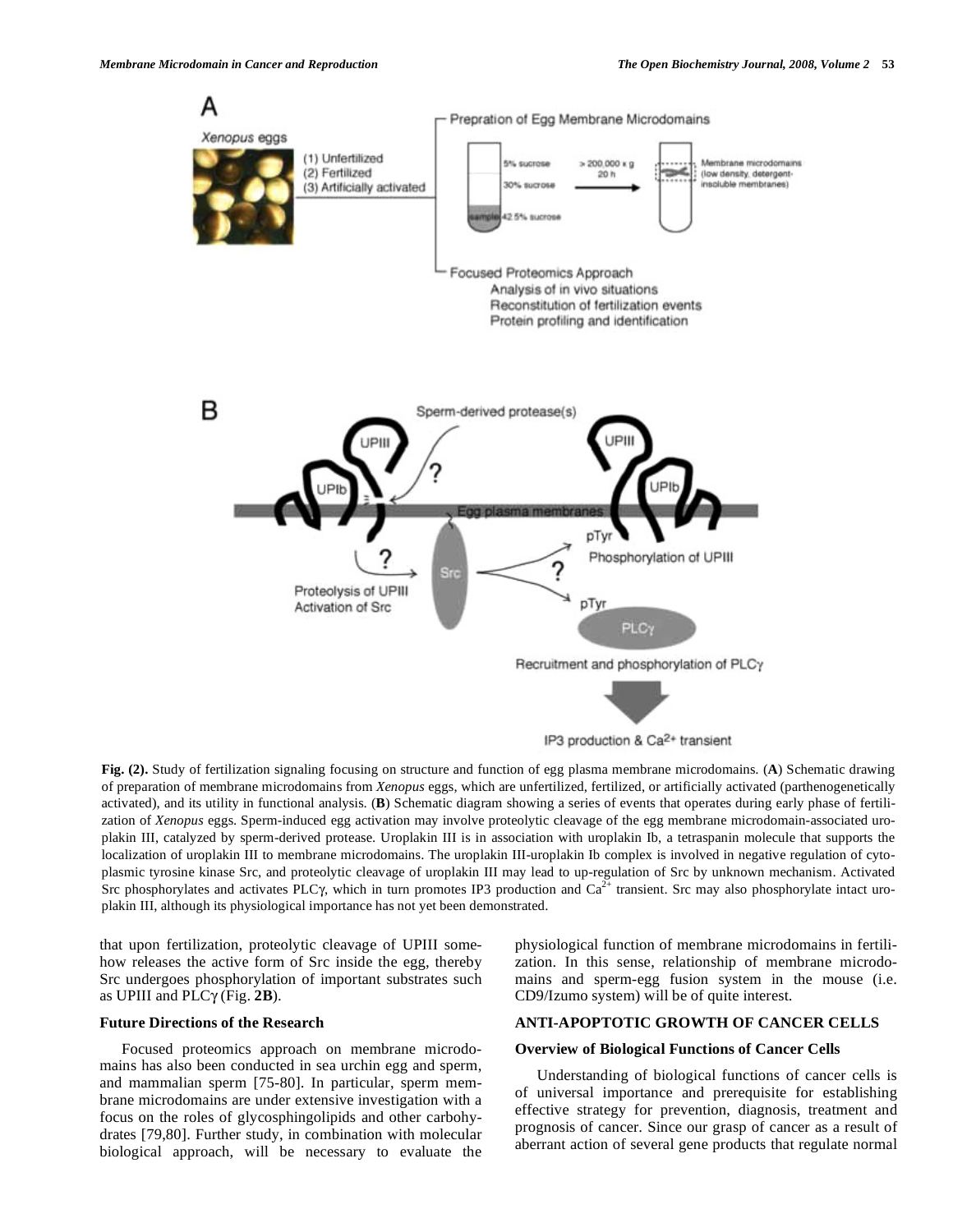cellular function, much effort has been made to characterize cellular functions peculiar to cancer cells and its molecular basis [81,82]. Apoptosis is a cellular mechanism that maintains a balance of various cellular functions through the active elimination of unnecessary cells from the living organism [83,84]. Its appropriate execution is important for proper animal development, namely early embryogenesis, later morphogenesis and body-shape-making. In adult, apoptosis is still important for balancing homeostasis and, as highlighted in this review, for preventing growth of aberrantly proliferating or malignantly transformed cells. All of normal cells, with an important exception in germ cells, will die according to their pre-programmed longevity, in other words, aging and senescence, in which proper arrangement of chromosomes will be distorted [85,86]. Even before the longevity, cells exposed to serious damages that include the exposure to ultraviolet, radioactivity, medicines etc. undergo cell death by apoptosis or necrosis, another style of cell death involving passive or unpredicted processes. In general, cancer cells arise from a summation of mutations occurred on some genes that are critically important for normal cell proliferation and/or cell death [81,82]. It means that cancer cells acquire not only the ability to proliferate aggressively but also the ability to escape from being killed by themselves (anti-apoptosis) or by other reasons (anti-longevity or antinecrotic cell death). With an emphasis on anti-apoptotic mechanism of cancer cell function, our studies on human cancer cells have demonstrated the following:

#### **Analysis of Bladder Carcinoma Cells Focusing on its Resistance to Apoptosis**

 There are several experimental conditions that promote apoptosis in cultured cancer cells. They include application of Fas ligand, a death inducer, or anti-Fas antibody, hypoxia, hydrogen peroxide, irradiation, and chemical inhibitors for metabolic enzymes or signaling pathways etc. [87-89]. Serum starvation serves as one of such pro-apoptotic cellular conditions examined to date. At the initial stage of carcinogenesis, cancer cells are not necessarily surrounded by capillary system. Under such microenvironment, however, cancer cells can proliferate effectively; thereby they are capable of inducing angiogenesis that will help cancer cells to populate more and to undergo invasion and metastasis (Fig. **3**). We

have employed human bladder carcinoma cell line 5637 as a model cell system to analyze molecular mechanism of serum starvation-resistant growth of cancer cells [90-92]. Survival and growth of this cell line in serum-free conditions have been reported to involve the actions of ligands for epidermal growth factor receptor/kinase (EGFR/kinase) [93], suggesting that protein tyrosine phosphorylation plays a central part of survival signaling. In support of this, immunoblotting with anti-phosphotyrosine antibody has demonstrated that a number of proteins become tyrosine-phosphorylated in response to serum starvation [94]. Interestingly, time course of increase in tyrosine phosphorylation is quite slow; about eight hours are required for its plateau phase, indicating that upregulation of EGFR/kinase ligands, if any, may need some hours to be promoted. Immunoprecipitation studies have demonstrated that 170-kDa EGFR/kinase is tyrosinephosphorylated in serum-starved 5637 cells; however, it is different from a more prominently tyrosine-phosphorylated protein of 145 kDa. Mass spectrometric analysis has demonstrated that it is  $\beta$ -subunit of hepatocyte growth factor receptor/kinase (HGFR/kinase or c-Met). Although HGFR/kinase and its cognate high affinity ligand HGF/scatter factor (SF) have been originally identified in liver cells (hepatocytes), they are ubiquitously expressed in many kinds of cells and tissues, and implicated in a number of cellular functions (growth, differentiation, apoptosis etc.) [95,96]. Therefore, it is possible to think that, in addition to EGFR/kinase and its ligands, HGFR/kinase and HGF/SF are involved in the survival mechanism of 5637 cells under serum-free conditions.

#### **Mechanism of Anti-Apoptotic Function in Bladder Carcinoma Cells**

 Consistently with the previous findings by others that neutralizing antibodies to EGFR/kinase could abolish the growth of 5637 cells under serum-free conditions, a chemical inhibitor for EGFR/kinase (AG99) shows an inhibitory effect on growth of serum-starved 5637 cells. However, neither a potent inhibitor for HGFR/kinase (K252a [97]) nor a neutralizing substance for HGF/SF ( $Cu^{2+}$  ions [98]) showed such an inhibitory effect. Among other pharmacological kinase inhibitors challenged, Src-specific inhibitors (PP2 and SU6656 [99-101]) were most inhibitory to cell growth in serum-starved 5637 cells. Moreover, both EGFR/kinase in-



**Fig. (3).** Initiation, promotion and progression of carcinogenesis: from benign tumor to malignant tumor. (A) Survival and growth under microenvironment where no supply of energy and nutrient is available. Serum starvation in cell culture may mimic such a microenvironment *in vitro*. (B) Anti-apoptotic mechanism of cancer cells. Cell become invasive and enter newly formed capillary (induction of angiogenesis). (C) Newly formed capillary supports growth and survival of tumor. Cells travel through bloodstream and undergo metastasis. This scheme is adapted from "The Bi9ology of Cancer" by R.A. Weinberg (Garland Science, 2007).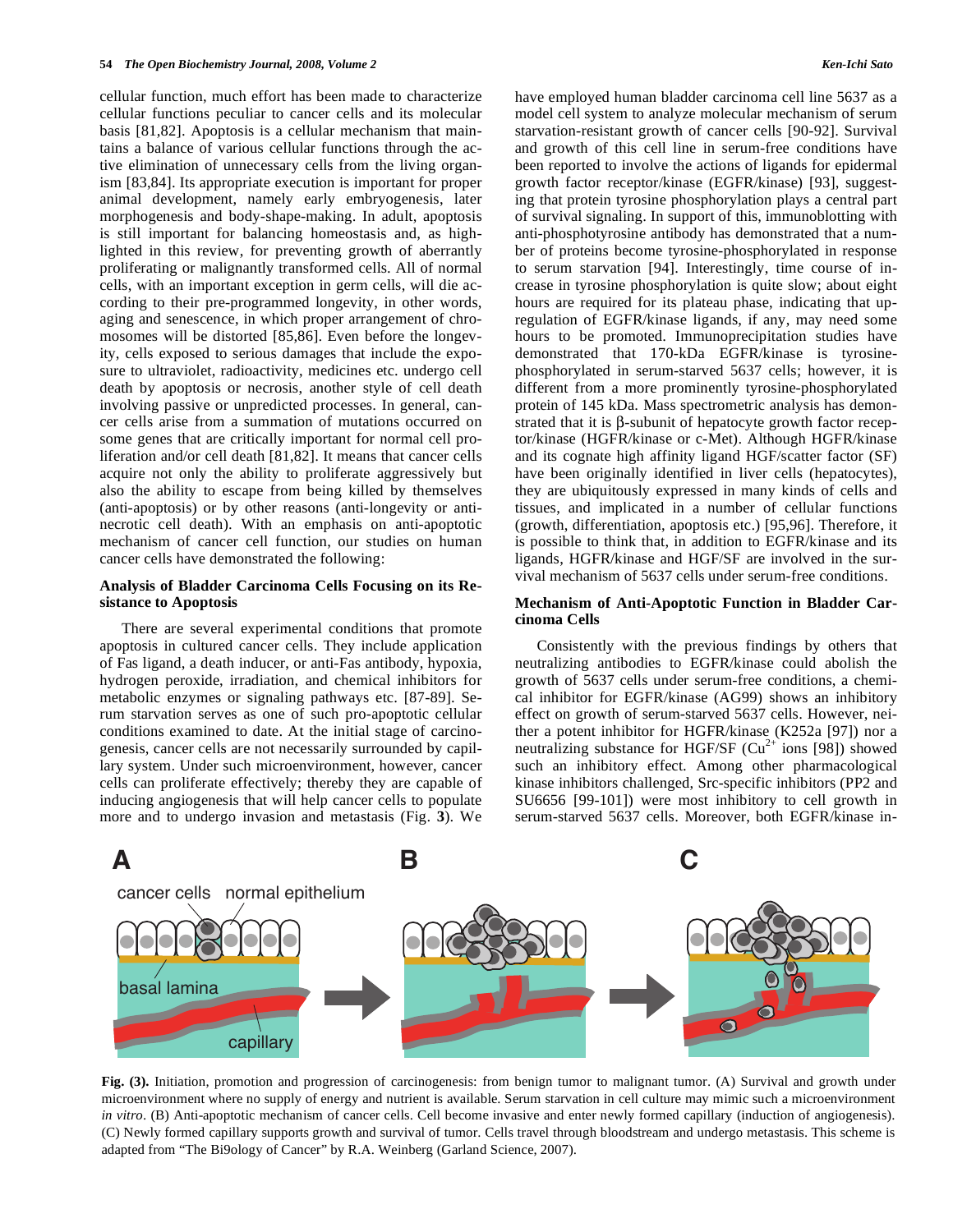hibitors and Src inhibitors (but not HGFR/kinase inhibitor) were shown to block effectively tyrosine phosphorylation of the 145-kDa c-Met protein (hereafter p145<sup>met</sup>). Therefore, we conclude that tyrosine phosphorylation of  $p145<sup>met</sup>$  is not due to autophosphorylation of the kinase, but rather due to transphosphorylation events catalyzed by EGFR/kinase and/or Src family kinases [94]. In some cancer cells (such as breast cancer), coordinate action of EGFR/kinase and Src has been shown to be required for their malignant phenotype [102- 104]. So, our further study has focused on the roles of these two kinases in the molecular mechanism of survival in serum-starved 5637 cells.

## **Tyrosine Phosphorylation-Dependent Mechanism of Anti-Apoptosis**

 Inhibition of cell growth in serum-starved 5637 cells in the presence of PP2 involves apoptosis, because concomitant increase of cell death and activation of caspase 3/7-like protease are observed [94]. Importantly, PP2 does not show such an effect on 5637 cells cultured in serum-containing conditions, suggesting that Src activity is specifically required for viability of 5637 cells under serum-free conditions. On the other hand, AG99 shows a growth-inhibitory effect in both culture conditions, indicating that EGFR/kinase activity is required for both culture conditions. In 5637 cells, at least three types of Src family kinases are expressed; Src, Yes, and Fyn. Among them are Src and Yes that are activated in response to serum starvation [94]. Expression of kinase-negative Src also promotes apoptotic cell death in 5637 cells only under serum-free conditions (manuscript in preparation). Taken together, we conclude that Src activity is required for anti-apoptotic growth of 5637 cells under serum-free conditions. Further biochemical characterization of anti-apoptotic growth of serum-starved 5637 cells have demonstrated the following:

## **Signal Transduction Leading to Anti-Apoptosis Involves MT1-MMP and HB-EGF**

 Among several ligands for EGFR/kinase [93] are heparin-binding EGF-like growth factor (HB-EGF [105,106]) that may serve as a main component to trigger EGFR/kinase activation in response to serum starvation of the cells. This is demonstrated by the facts that secretion of HB-EGF, but not EGF, into the culture medium is upregulated in serumstarved cells and that a specific antibody to HB-EGF, but not that to EGF, promotes apoptosis of serum-starved 5637 cells (manuscript in preparation). GM6001 [107], a potent inhibitor for matrix metalloproteinase (MMP) that is known to be an important regulator for secretion of HB-EGF and other EGFR/kinase ligands, also promotes apoptosis in serumstarved 5637 cells (manuscript in preparation). Among several kinds of MMPs is membrane type-1 MMP (MT1-MMP [108]) that may be involved in anti-apoptotic mechanism of serum-starved 5637 cells, because its protein expression is upregulated under serum-free culture conditions, and it becomes associated with Src and phosphorylated on tyrosine residues, which would act as an activating signal for MT1- MMP [109]. Thus, signal transduction pathway for antiapoptotic growth of 5637 cells may involve expression of MT1-MMP by unknown mechanism, secretion of HB-EGF and its binding to EGFR/kinase, sequential activation of EGFR/kinase and Src, and phosphorylation of MT1-MMP

(further activation of HB-EGF signal) and  $p145^{met}$  (downstream signaling for anti-apoptosis, see below) (Fig. **4A**). Importance of p145met in anti-apoptotic mechanism has been demonstrated as follows:

# **p145met is a Mediator of Anti-Apoptotic Function of Bladder Carcinoma Cells**

The fact that a potent inhibitor for  $p145^{\text{met}}$  K252a does not inhibit phosphorylation of p145met and growth 5637 cells [94] suggests that catalytic activity of  $p145<sup>met</sup>$  is not required for anti-apoptotic function of 5637 cells. However, another evidence that apoptosis in serum-starved 5637 cells is promoted by downregulation of  $p145<sup>met</sup>$  by high concentrations of HGF [94], which causes endocytosis and breakdown of p145met [110,111], indicates that the presence of tyrosine phosphorylated p145met is required for anti-apoptotic mechanism. Mass spectrometric analysis of p145<sup>met</sup> prepared from serum-starved cells demonstrates that tyrosine residues 1003, 1234, and 1235 are phosphorylated. Paradoxically, phosphorylation of tyrosine 1003 in p145met has been shown to be important for the interaction with Cbl adaptor protein and subsequent ubiquitin-dependent degradation of the p145<sup>met</sup> molecule [110]. Under this background, it will be interesting to examine expression of Cbl and  $\beta$ -Pix.  $\beta$ -Pix is an interacting protein for the PAK protein serine/threonine kinase, which counteracts the action of Cbl-dependent downregulation of receptor/kinases such as EGFR/kinase [112,113]. Thus, it is possible to think that in serum-starved 5637 cells, the expression level and/or functional level of  $\beta$ -Pix is more dominating than that of Cbl, thereby allows the phosphotyrosine 1003-containing p145<sup>met</sup> molecule to be survived on the plasma membranes.

## **Possible Roles of Tyrosine Phosphorylation in p145met : Speculations**

 On the other hand, phosphorylation of tyrosine residues 1234 and 1235 may be important more directly to antiapoptotic mechanism. These phosphotyrosine residues are reportedly important for interaction with and activation of phosphatidylinositol 3-kinase (PI 3-kinase) [95, 114]. Activated PI 3-kinase is responsible for activation of serine/threonine kinase Akt that can phosphorylate and inactivate BAD [115], a proapoptotic protein that upregulates release of cytochrome c oxidase from mitochondria [116]. As cytochrome c oxidase is known to be a positive regulator of caspase 9, which in turn activates a release of active forms of downstream caspases 3 and 7, the signal cascade involving p145met-PI 3-kinase-Akt serves to act as anti-apoptotic mechanism. Phosphorylated p145<sup>met</sup> may also recruit Grb2-Sos complex that can activate Ras, a small GTP-binding protein. Ras is well known to act upstream regulators of mitogen-activated protein serine/threonine kinase (MAPK) cascade [117]. Activated Ras-MAPK cascade has been shown to promote transcriptional activation of certain kind of genes such as Bcl-2 and Bcl-xL, both of which are anti-apoptosis components that act on the release of cytochrome c from mitochondria [118]. It is interesting to note that phosphorylation of BAD by the PI 3-kinase-Akt pathway is a relatively rapid, non-genomic process, whereas expression of Bcl-2 and Bcl-xL is a relatively slow, genomic process. Considering the fact that signal transduction of anti-apoptotic growth in serum-starved cells requires several hours for execution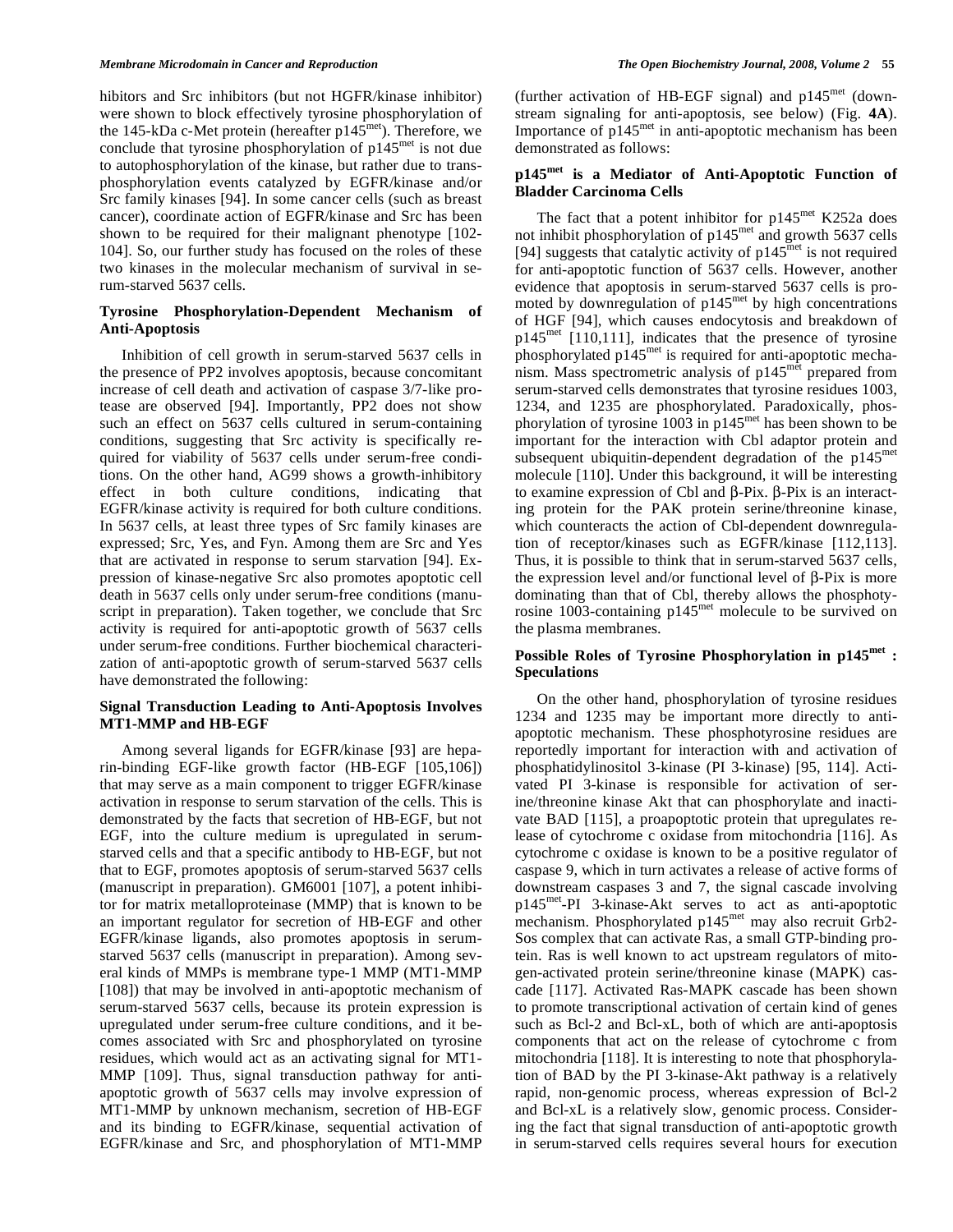

**Fig. (4).** Anti-apoptotic mechanism of survival and growth of serum-starved 5637 human bladder carcinoma cells. Serum starvation signal may trigger both non-genomic (e.g. catalytic and/or physical protein interactions) and genomic responses (gene expression and/or protein synthesis) in 5637 cells. At early phase of signal transduction, activation of Src by unknown mechanism, activation of MT1-MMP by tyrosine phosphorylation and/or increased protein expression, secretion of soluble HB-EGF into the culture medium, and proteolysis of uroplakin III are operating. Secreted HB-EGF binds to and activates EGFR/kinase. Src may also be activated under the control of EGFR. Src and EGFR phosphorylate  $\beta$ -subunit of HGFR/c-Met (p145) on tyrosine residues 1003, 1234, and 1235. These phosphotyrosine residues in  $\beta$ subunit of HGFR/c-Met may be responsible for up-regulating anti-apoptotic ability of cells through PI 3-kinase-Akt pathway and/or Grb2- Sos-Ras-MAPK pathway: the former contributes to phosphorylation and inactivation of BAD, a pro-apoptotic component of Bcl-2 family, and the latter contributes to induction of Bcl-2 and Bcl-xL, both of which are anti-apoptotic components of Bcl-2 family. These components act positively or negatively on cytochrome c oxidase, which will be released from mitochondria upon mitochondria-mediated apoptosis in response to metabolically sensed death signals (i.e. serum starvation). Cytochrome c oxidase, if released, promotes sequential activation of caspase 9 and caspase 3/7, latter of which directly contributes to apoptotic cellular processes. Thus, serum-independent survival and growth of 5637 cells may involve suppression of pro-apoptotic pathway and/or activation of anti-apoptotic pathway.

(e.g.  $\sim$ 8 hours for phosphorylation of p145<sup>met</sup>, see above), complex mode of actions involving both non-genomic and genomic processes may contribute to anti-apoptotic mechanisms in serum-starved 5637 cells. Future studies focusing on these pro-apoptotic and anti-apoptotic components, which would act downstream of p145<sup>met</sup>, will clarify which components are really functioning in this cancer cell system.

## **MEMBRANE MICRODOMAINS AND ANTI-APOPTOSIS**

#### **Membrane Microdomains in Bladder Carcinoma Cells**

 All proteins so far identified to be important for antiapoptotic mechanism in 5637 cells have property to associate with plasma membranes (i.e. MT1-MMP, HB-EGF, EGFR/kinase, Src and p145met). Therefore, like in *Xenopus* egg system discussed above, we have an interest to analyze the structure of membrane microdomains of 5637 cells and its physiological importance in anti-apoptotic growth under serum-free conditions. Under this background, we have found that methyl- $\beta$ -cyclodextrin inhibits tyrosine phosphorylation of EGFR/kinase, Src and p145<sup>met</sup>, and promotes apoptosis in serum-starved 5637 cells ([119], manuscript in preparation). The results strongly suggest that cholesteroldependent membrane microdomains play an important role in anti-apoptotic mechanism in serum-starved 5637 cells. As in the case of *Xenopus* eggs, membrane microdomains of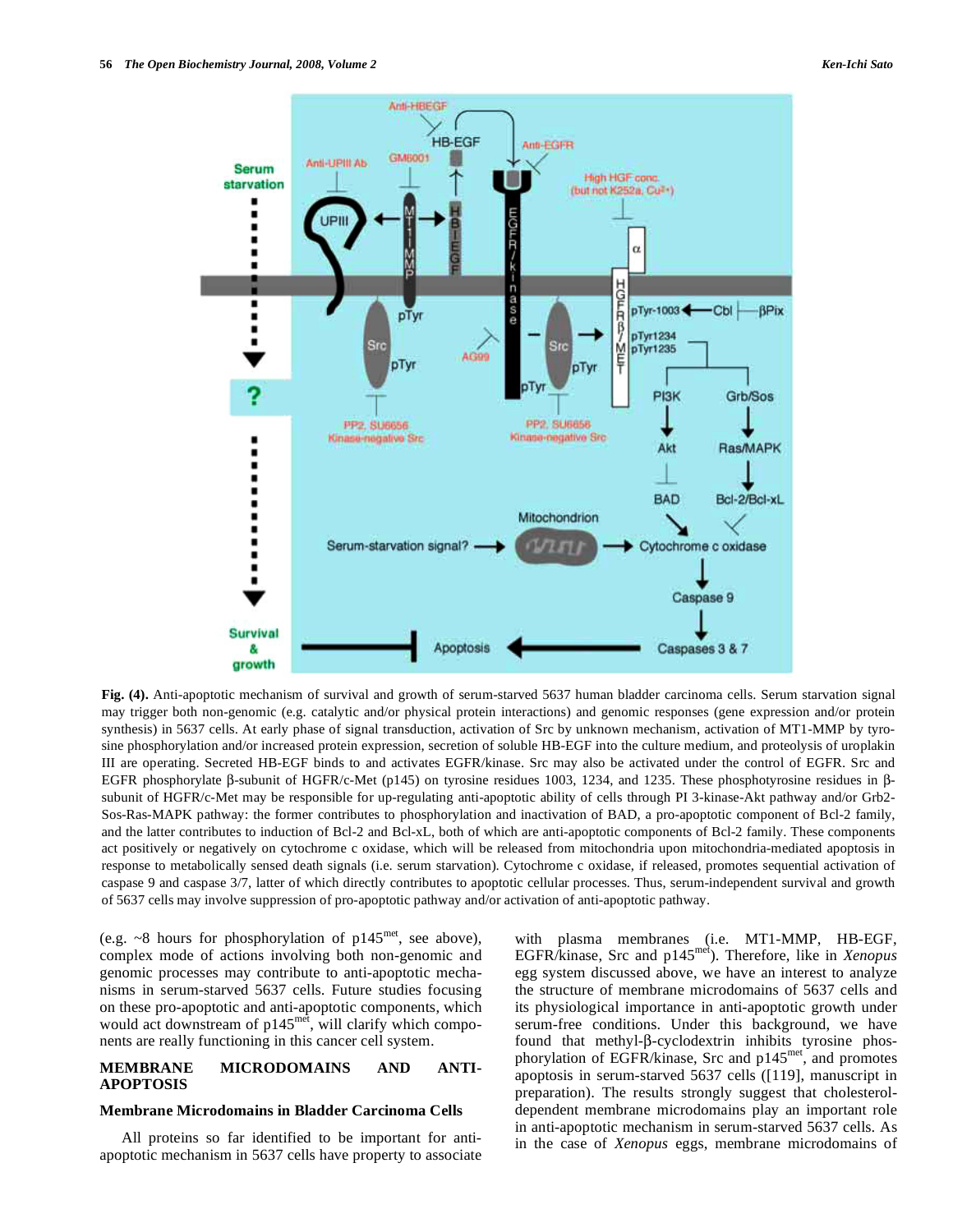5637 cells could have been prepared by extraction of cells with Triton X-100-containing buffer followed by fractionation of the cell extract with discontinuous sucrose density gradient ultracentrifugation. The resulting Triton X-100 insoluble, low-density fractions are analyzed for the presence and function (e.g. phosphorylation) of signaling molecules, in comparison with those in non-microdomain fractions that are collected as detergent-soluble, high-density fractions. Experiments with use of subcellular fractions have demonstrated the following:

## **Anti-Apoptosis Involves Cholesterol-Dependent Membrane Microdomains**

Both Src and  $p145<sup>met</sup>$  localize permanently to the membrane microdomains in 5637 cells, and undergo tyrosine phosphorylation in response to serum starvation. On the other hand, EGFR/kinase localizes to membrane microdomains and becomes tyrosine-phosphorylated only after serum starvation of cells. Interestingly, treatment of cells with methyl- $\beta$ -cyclodextrin results in the disappearance of all of these proteins from the membrane microdomains (manuscript in preparation). This is not due to protein degradation but rather due to re-localization to the non-microdomain fractions. Regardless of the presence of these proteins, however, tyrosine phosphorylation is almost completely blocked in methyl- $\beta$ -cyclodextrin-treated cells [119]. These results suggest that not only protein assembly in membrane microdomains but also tyrosine kinase signaling are distorted by the disruption of cholesterol-dependent membrane architecture. Inability of these membrane microdomain-associated molecules to undergo tyrosine phosphorylation may be because of the lack of functional access to MT1-MMP and/or HB-EGF, whose subcellular localization and sensitivity to methyl- $\beta$ -cyclodextrin are currently unknown.

#### **Possible Role of Uroplakin III in Anti-Apoptosis**

 Analysis of membrane microdomains of 5637 cells has also demonstrated a new insight of anti-apoptotic growth of this cell line. By the use of a specific antibody against the extracellular domain of *Xenopus* UPIII (see above), we have found that a 45-kDa protein homologous to *Xenopus* UPIII is present in membrane microdomains of 5637 cells. Reportedly, human UPIII migrates at 45-50 kDa on SDSpolyacrylamide gel electrophoresis [70,72]. Treatment of the membrane microdomain fraction with *N*-glycosidase F results in a reduction of molecular size of the 45-kDa protein to about 30 kDa, which matches with the calculated size of the core protein of human UPIII. Therefore, we conclude that the 45-kDa protein is human UPIII (hereafter designated as p45UPIII). Functional relevance of p45UPIII in antiapoptotic growth of 5637 cells has been suggested by the following observations: Like UPIII in *Xenopus* eggs, p45UPIII localizes predominantly to membrane microdomains in 5637 cells (unpublished results). Treatment of 5637 cells with methyl- $\beta$ -cyclodextrin causes a dissociation of p45UPIII from membrane microdomains, indicating that as in case of EGFR/kinase, Src and p145<sup>met</sup>, the association of p45UPIII with membrane microdomains depends on its cholesterol-enriched nature. Although a cytoplasmic tyrosine residue, which is phosphorylated in *Xenopus* egg fertilization (tyrosine 249 in *Xenopus* UPIII [67]), is conserved in p45UPIII (tyrosine 266 in p45UPIII [120]), it is not phosphorylated in serum-starved 5637 cells. On the other hand, it is demonstrated that serum starvation promotes partial proteolysis of p45UPIII in a time course that is similar to tyrosine phosphorylation of  $p145<sup>met</sup>$  (it is evident at ~8 h of serum starvation) (unpublished results). Pharmacological characterization of partial proteolysis of p45UPIII has demonstrated that the proteolytic reaction can be blocked effectively GM6001, a potent MMP inhibitor, and some other protease inhibitors such as leupeptin. Interestingly, however, a synthetic peptide, which contains a potential proteolytic site in *Xenopus* eggs (Gly-Arg-Arg sequence, see above [38]), does not inhibit the proteolysis of p45UPIII in serumstarved 5637 cells. Considering that the amino acid sequence covered by the synthetic peptide is completely conserved in *Xenopus* and human UPIII, it is plausible to think that proteolysis of p45UPIII occurs in a different site(s) of the molecule.

#### **Proteolysis of Uroplakin III in Serum-Starved Bladder Carcinoma Cells**

 Another evidence that a specific antibody against the extracellular domain of UPIII can block effectively the proteolysis of p45UPIII strongly suggests that proteolysis of p45UPIII occurs, as in the case of *Xenopus* UPIII, in the extracellular part of the molecule. Importantly, GM6001 or antibody against the UPIII extracellular domain promotes apoptotic cell death in serum-starved 5637 cells (unpublished results). These results raise the possibility that proteolysis of p45UPIII is required for anti-apoptotic mechanism in serum-starved 5637 cells. Furthermore, inhibitors for Src family kinases (PP2 and SU6656) also shows an inhibitory effect on proteolysis of p45UPIII, suggesting that Src activity acts on upstream event of proteolysis; and paradoxically, GM6001 has an inhibitory effect on activation of Src and tyrosine phosphorylation of p145met (unpublished results). Thus, it seems that coordinate and complex network involving proteolysis and tyrosine phosphorylation drives the antiapoptotic mechanism in 5637 cells. Further approach on membrane microdomains to identify other signaling molecules (e.g. targets of proteolytic action, substrates of tyrosine kinases) as well as gene targeting approach by using knockdown technique (e.g. knockdown of MT1-MMP, p45UPIII etc.) will be useful to understand the molecular basis of sensing of serum-starved culture conditions, executing antiapoptotic mechanism, and survival and growth of human cancer cells.

#### **ACKNOWLEDGEMENTS**

 This work is supported in part by a Grant-in-Aid for Scientific Research (B), Japan Society for the Promotion of Science (19370094), a grant from Hyogo Science and Technology Association (19I020), and a Research Grant from KSU (029).

#### **REFERENCES**

- [1] Evans, J.P.; Florman, H.M. *Nat. Cell Biol*., **2002**, *Suppl.* s57.
- [2] Miyazaki, S. *Semin. Cell Dev. Biol*., **2006**, *17*, 233.
- [3] Primakoff, P.; Myles, D.G. *Science*, **2002**, *296*, 2183.
- [4] Runft, L.L.; Jaffe, L.A.; Mehlmann, L.M. *Dev. Biol*., **2002**, *245*, 237.
- [5] Stricker, S.A. *Dev. Biol*., **1999**, *211*, 157.
- [6] Whitaker, M. *Physiol. Rev*., **2006**, *86*, 25.
- [7] Yanagimachi, R. *Adv. Biophys*., **2003**, *37*, 49.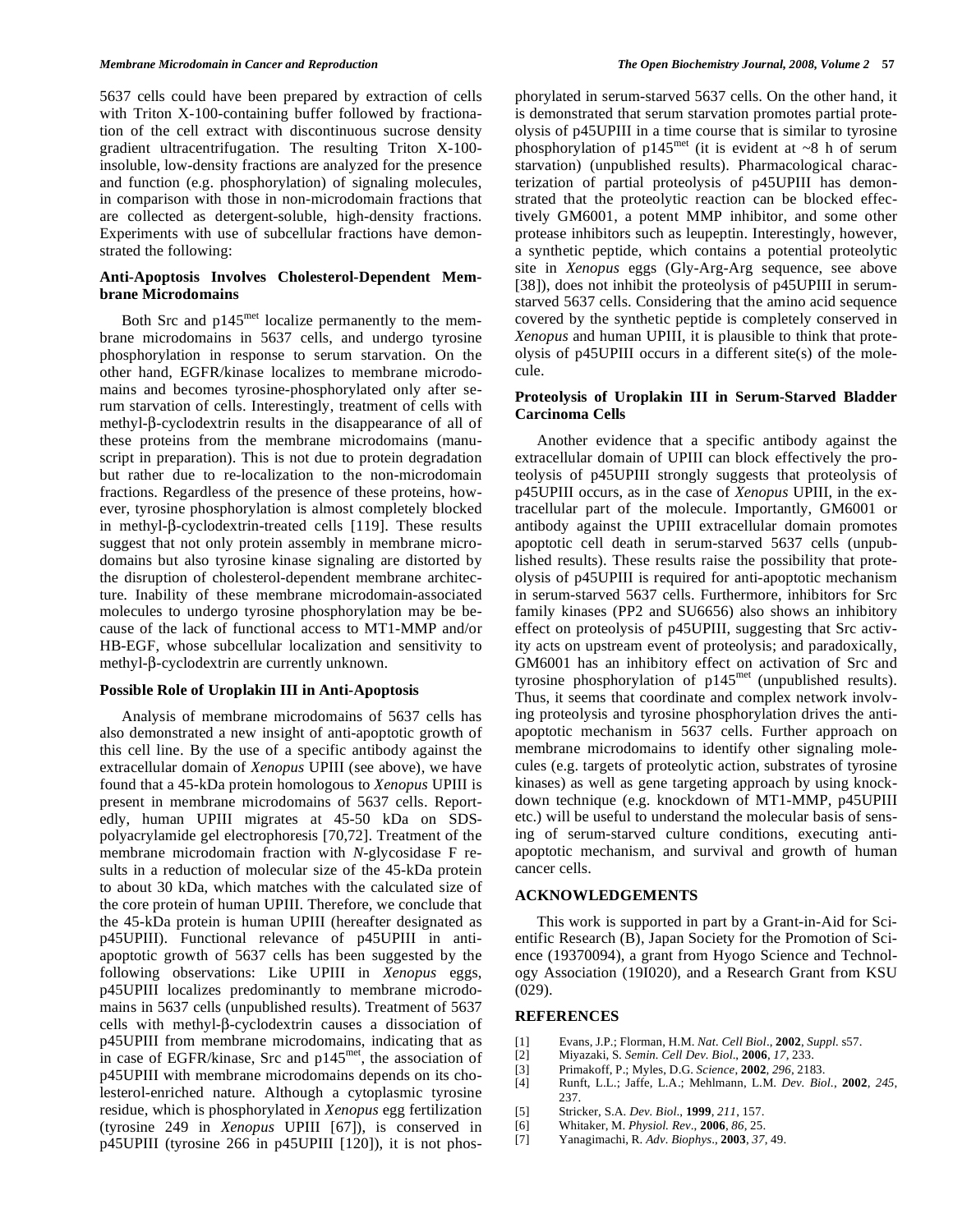#### **58** *The Open Biochemistry Journal, 2008, Volume 2 Ken-Ichi Sato*

- [8] Inoue, N.; Yamaguchi, R.; Ikawa, M.; Okabe, M. *Soc. Reprod. Fertil. Suppl*., **2007**, *65*, 363.
- [9] Okabe, M.; Cummins, J.M. *Cell Mol. Life Sci*., **2007**, *64*, 1945.
- [10] Nuccitelli, R. *Curr. Top. Dev. Biol*., **1991**, *25*, 1.
- [11] Ducibella, T.; Fissore, R.A. *Dev. Biol*., **2008**, in press.
- [12] Townley, I.K.; Roux, M.M.; Foltz, K.R. *Semin. Cell Dev. Biol*., **2006**, *17*, 293.
- [13] Swann, K.; Saunders, C.M.; Rogers, N.T.; Lai, F.A. *Semin. Cell Dev. Biol*., **2006**, *17*, 264.
- [14] Blobel, C.P.; Wolfsberg, T.G.; Turck, C.W.; Myles, D.G.; Primakoff, P.; White, J.M. *Nature*, **1992**, *356*, 248.
- [15] Almeida, E.A.; Huovila, A.P.; Sutherland, A.E.; Stephens, L.E.; Calarco, P.G.; Shaw, L.M.; Mercurio, A.M.; Sonnenberg, A.; Primakoff, P.; Myles, D.G.; White, J.M. *Cell*, **1995**, *81*, 1095.
- [16] Cho, C.; Bunch, D.O.; Faure, J.E.; Goulding, E.H.; Eddy, E.M.; Primakoff, P.; Myles, D.G. *Science*, **1998**, *281*, 1857.
- [17] Miller, B.J.; Georges-Labouesse, E.; Primakoff, P.; Myles, D.G. *J. Cell Biol*., **2000**, *12*, 1289.
- [18] He, Z.Y.; Brakebusch, C.; Fässler, R.; Kreidberg, J.A.; Primakoff, P.; Myles, D.G. *Dev. Biol*., **2003**, *254*, 226.
- [19] Le Naour, F.; Rubinstein, E.; Jasmin, C.; Prenant, M.; Boucheix, C. *Science*, **2000**, *287*, 319.
- [20] Miyado, K.; Yamada, G.; Yamada, S.; Hasuwa, H.; Nakamura, Y.; Ryu, F.; Suzuki, K.; Kosai, K.; Inoue, K.; Ogura, A.; Okabe, M.; Mekada, E. *Science*, **2000**, *287*, 321.
- [21] Kaji, K.; Oda, S.; Shikano, T.; Ohnuki, T.; Uematsu, Y.; Sakagami, J.; Tada, N.; Miyazaki, S.; Kudo, A. *Nat. Genet*., **2000**, *24*, 279.
- [22] Inoue, N.; Ikawa, M.; Isotani, A.; Okabe, M. *Nature*, **2005**, *434*, 234.
- [23] Runge, K.E.; Evans, J.E.; He, Z.Y.; Gupta, S.; McDonald, K.L.; Stahlberg, H.; Primakoff, P.; Myles, D.G. *Dev. Biol*., **2007**, *304*, 317.
- [24] Ziyyat, A.; Rubinstein, E.; Monier-Gavelle, F.; Barraud, V.; Kulski, O.; Prenant, M.; Boucheix, C.; Bomsel, M.; Wolf, J.P. *J. Cell Sci*., **2006**, *119*, 416.
- [25] Rubinstein, E.; Ziyyat, A.; Wolf, J.P.; Le Naour, F.; Boucheix, C. *Semin. Cell Dev. Biol*., **2006**, *17*, 254.
- [26] Le Naour, F.; André, M.; Boucheix, C.; Rubinstein, E. *Proteomics* **2006**, *6*, 6447.
- [27] Tomes, C.N. *Soc. Reprod. Fertil. Suppl*., **2007**, *65*, 275.
- [28] Barraud-Lange, V.; Naud-Barriant, N.; Bomsel, M.; Wolf, J.P.; Ziyyat, A. *FASEB J*. **2007**, *21*, 3446.
- [29] Barraud-Lange, V.; Naud-Barriant, N.; Saffar, L.; Gattegno, L.; Ducot, B.; Drillet, A.S.; Bomsel, M.; Wolf, J.P.; Ziyyat, A. *BMC Dev. Biol*., **2007**, *7*, 102.
- [30] Glabe, C.G.; Vacquier, V.D. *Proc. Natl. Acad. Sci. USA,* **1978**, *75*, 881.
- [31] Hirohashi, N.; Lennarz, W.J. *Dev. Growth Differ*., **2001**, *43*, 247.
- [32] Kamei, N.; Glabe, C.G. *Genes Dev*., **2003**, *17*, 2502.
- [33] Shilling, F.M.; Krätzschmar, J.; Cai, H.; Weskamp, G.; Gayko, U.; Leibow, J.; Myles, D.G.; Nuccitelli, R.; Blobel, C.P. *Dev. Biol*.,**1997**, *186*, 155.
- [34] Shilling, F.M.; Magie, C.R.; Nuccitelli, R. *Dev. Biol*., **1998**, *202*, 113.
- [35] Iwao, Y.; Fujimura, T. *Dev. Biol*., **1996**, *177*, 558.
- [36] DeSimone, D.W.; Dzamba, B.; Davidson, L.A. *Methods Enzymol*., **2007**, *426*, 403.
- [37] Mizote, A.; Okamoto, S.; Iwao, Y. *Dev. Biol*., **1999**, *208*, 79.
- [38] Mahbub Hasan, A.K.; Sato, K.; Sakakibara, K.; Ou, Z.; Iwasaki, T.; Ueda, Y.; Fukami, Y. *Dev. Biol*., **2005***, 286*, 483.
- [39] Sato, K.; Iwasaki, T.; Ogawa, K.; Konishi, M.; Tokmakov, A.A.; Fukami, Y. *Development*, **2002**, *129*, 885.
- [40] Tunquist, B.J.; Maller, J.L. *Genes Dev*., **2003**, *17*, 683.
- [41] Berridge, M.J. *Annu. Rev. Physiol*., **2005**, *67*, 1.
- [42] Rhee, S.G. *Annu. Rev. Biochem*., **2001**, *70*, 281.
- [43] Stewart, A.J.; Morgan, K.; Farquharson, C.; Millar, R.P. *Neuroendocrinology*, **2007**, *86*, 243.
- [44] Sato, K.; Fukami, Y.; Stith, B.J. *Semin. Cell Dev. Biol*., **2006**, *17*, 285.
- [45] Brown, M.T.; Cooper, J.A. *Biochim. Biophys. Acta*, **1996**, *1287*, 121.
- [46] Thomas, S.M.; Brugge, J.S. *Annu. Rev. Cell Dev. Biol*., **1997**, *13*, 513.
- [47] Abram, C.L.; Courtneidge, S.A. *Exp. Cell Res*., **2000**, *254*, 1.
- [48] Saunders, C.M.; Larman M.G.; Parrington, J.; Cox, L.J.; Royse, J.; Blayney, L.M.; Swann, K.; Lai, F.A. *Development*, **2002**, *129*, 3533.
- [49] Kouchi, Z.; Fukami, K.; Shikano, T.; Oda, S.; Nakamura, Y.; Takenawa, T.; Miyazaki, S. *J. Biol. Chem*., **2004**, *279*, 10408.
- [50] Kurokawa, M.; Yoon, S.Y.; Alfandari, D.; Fukami, K.; Sato, K.; Fissore, R.A. *Dev. Biol*., **2007**, *312*, 407.
- [51] Knott, J.G.; Kurokawa, M.; Fissore, R.A.; Schultz, R.M.; Williams, C.J. *Biol. Reprod*., **2005**, *72*, 992.
- [52] Harada, Y.; Matsumoto, T.; Hirahara, S.; Nakashima, A.; Ueno, S.; Oda, S.; Miyazaki, S.; Iwao, Y. *Dev. Biol.*, **2007**, *306*, 797.
- [53] Pike, L.J. *Biochim. Biophys. Acta*, **2005**, *1746*, 260. [54] Brown, D.A.; London, E. *Annu. Rev. Cell Dev. Biol*., **1998**, *14*,
- 111.
- [55] London, E.; Brown, D.A. *Biochim. Biophys. Acta*, **2000**, *1508*, 182.
- [56] Regina Todeschini, A.; Hakomori, S.I. *Biochim. Biophys. Acta*, **2008**, in press.
- [57] Simons, K.; Ikonen, E. *Nature,* **1997**, *387*, 569.
- [58] Rajendran, L.; Simons, K. *J. Cell Sci*., **2005**, *118*, 1099.
- [59] Kusumi, A.; Suzuki, K. *Biochim. Biophys. Acta*, **2005**, *1746*, 234.
- [60] Sato, K.; Yoshino, K.; Tokmakov, A.A.; Iwasaki, T.; Yonezawa,
- K.; Fukami, Y. *Methods Mol. Biol*., **2006**, *322*, 395. [61] Sato, K.; Iwasaki, T.; Sakakibara, K.; Itakura, S.; Fukami, Y. *Proteomics*, **2002**, *2*, 1079.
- [62] Sato, K.; Aoto, M.; Mori, K.; Akasofu, S.; Tokmakov, A.A.; Sahara, S.; Fukami, Y. *J. Biol. Chem*., **1996**, *271*, 13250.
- [63] Sato, K.; Iwasaki, T.; Tamaki, I.; Aoto, M.; Tokmakov, A.A.; Fukami, Y. *FEBS Lett*. **1998**, *424*, 113.
- [64] Sato, K.; Iwao, Y.; Fujimura, T.; Tamaki, I.; Ogawa, K.; Iwasaki, T.; Tokmakov, A.A.; Hatano, O.; Fukami, Y. *Dev. Biol*., **1999**, *209*, 308.
- [65] Sato, K.; Tokmakov, A.A.; Iwasaki, T.; Fukami, Y. *Dev. Biol.,* **2000**, *224*, 453.
- [66] Sato, K.; Tokmakov, A.A.; He, C.L.; Kurokawa, M.; Iwasaki, T.; Shirouzu, M.; Fissore, R.A.; Yokoyama, S.; Fukami, Y. *J. Biol. Chem*., **2003**, *278*, 38413.
- [67] Sakakibara, K.; Sato, K.; Yoshino, K.; Oshiro, N.; Hirahara, S.; Mahbub Hasan, A.K.; Iwasaki, T.; Ueda, Y.; Iwao, Y.; Yonezawa, K.; Fukami, Y. *J. Biol. Chem*., **2005**, *280*, 15029.
- [68] Hu, P.; Meyers, S.; Liang, F.X.; Deng, F.M.; Kachar, B.; Zeidel, M.L.; Sun, T.T. *Am. J. Physiol. Renal Physiol*., **2002**, *283*, F1200.
- [69] Jenkins, D.; Woolf, A.S. *Kidney Int*., **2007**, *71*, 195.
- [70] Kong, X.T.; Deng, F.M.; Hu, P.; Liang, F.X.; Zhou, G.; Auerbach, A.B.; Genieser, N.; Nelson, P.K.; Robbins, E.S.; Shapiro, E.; Kachar, B.; Sun, T.T. *J. Cell Biol*., **2004**, *167*, 1195.
- [71] Duncan, M.J.; Li, G.; Shin, J.S.; Carson, J.L.; Abraham, S.N. *J. Biol. Chem*., **2004**, *279*, 18944.
- [72] Tu, L.; Sun, T.T.; Kreibich, G. *Mol. Biol. Cell,* **2002**, *13*, 4221.
- [73] Ohtsuka, Y.; Kawakami, S.; Fujii, Y.; Koga, F.; Saito, K.; Ando, N.; Takizawa, T.; Kageyama, Y.; Kihara, K. *BJU Int*., **2006**, *97*, 1322.
- [74] Mahbub Hasan, A.K.; Ou, Z.; Sakakibara, K.; Hirahara, S.; Iwasaki, T.; Sato, K.; Fukami, Y. *Genes Cells*, **2007**, *12*, 251.
- [75] Ohta, K.; Sato, C.; Matsuda, T.; Toriyama, M.; Vacquier, V.D.; Lennarz, W.J.; Kitajima, K. *Glycoconj. J*., **2000**, *17*, 205.
- [76] Yu, S.; Kojima, N.; Hakomori, S.I.; Kudo, S.; Inoue, S.; Inoue, Y. *Proc. Natl. Acad. Sci. U. S. A.*, **2002**, *99*, 2854.
- [77] Belton, R.J. Jr.; Adams, N.L.; Foltz, K.R. *Mol. Reprod. Dev*., **2001**, *59*, 294.
- [78] Buttke, D.E.; Nelson, J.L.; Schlegel, P.N.; Hunnicutt, G.R.; Travis, A.J. *Biol. Reprod*., **2006**, *74*, 889.
- [79] Tanphaichitr, N.; Carmona, E.; Bou Khalil, M.; Xu, H.; Berger, T.; Gerton, G.L. *Front. Biosci*., **2007**, *12*, 1748.
- [80] Weerachatyanukul, W.; Probodh, I.; Kongmanas, K.; Tanphaichitr, N.; Johnston, L.J. *Biochim. Biophys. Acta*, **2007**, *1768*, 299.
- [81] Weinberg, R.A. *The Biology of Cancer*; Garland Science: New York, **2007**.
- [82] Weber, G.F. *Molecular Mechanism of Cancer*; Springer-Verlag: Berlin, **2007**.
- [83] Potten, C.S.; Wilson, J.W. *Apoptosis: The Life and Death of Cells*; Cambridge University Press: Cambridge, **2004**.
- [84] Yin, X.M.; Dong, Z. *Essentials of Apoptosis: A Guide for Basic and Clinical Research*; Humana Press: Totowa, **2003**.
- [85] Serrano, M.; Blasco, M.A. *Nat. Rev. Mol. Cell Biol*., **2007**, *8*, 715.
- [86] Campisi, J.; d'Adda di Fagagna, F. *Nat. Rev. Mol. Cell Biol*., **2007**, *8*, 729.